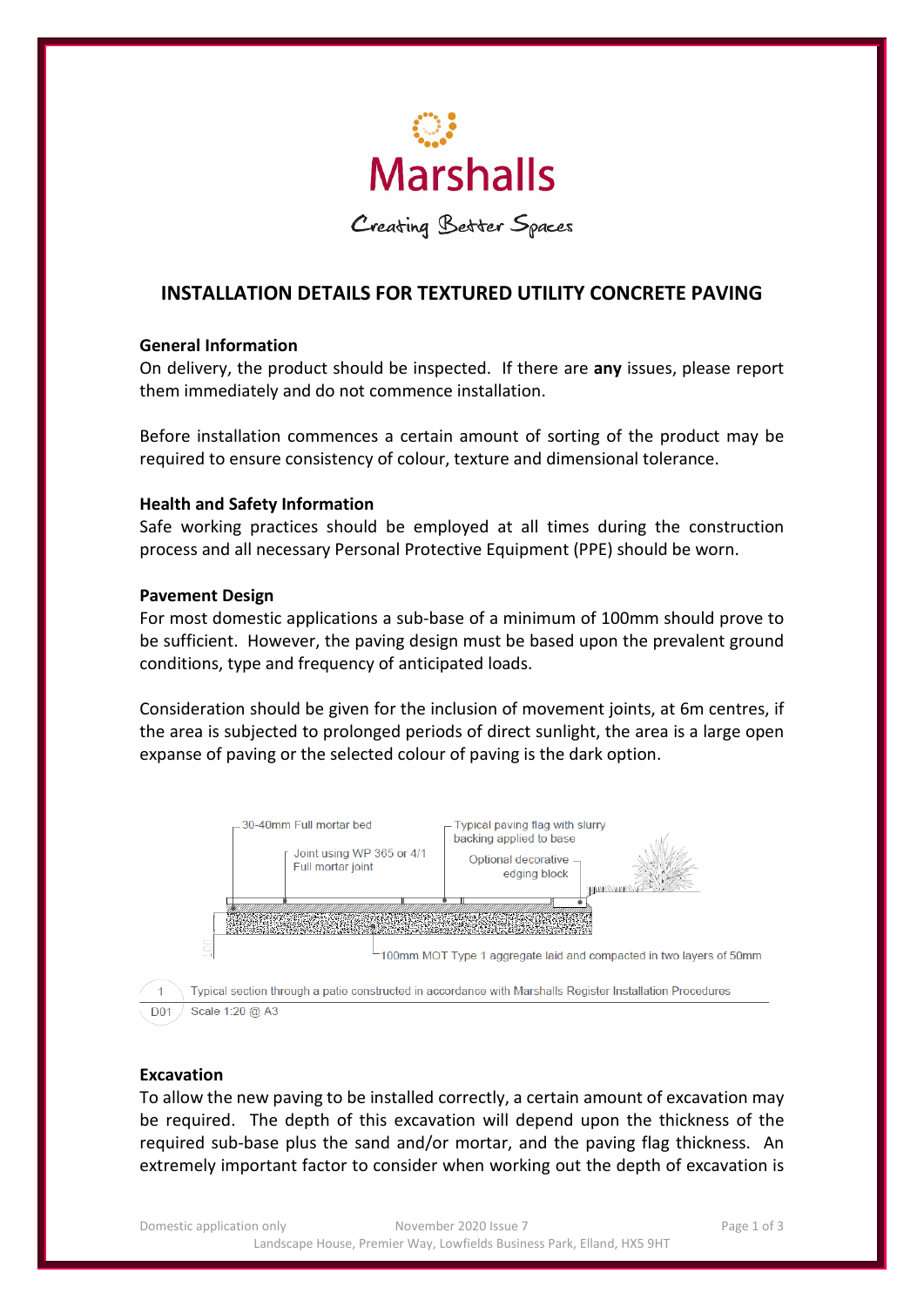that the finished surface level of the paving, when being laid up to an existing structure, must be a minimum of 150mm below the DPC to prevent problems with rising damp in the structure.

#### **Edge Restraints**

Edge restraints should be sufficiently robust to resist the lateral displacement from imposed loadings placed upon the pavement and are installed prior to the installation of the sub-base. The restraint must provide a consistent vertical face to a level below the laying course material.

#### **Sub-base - Material Selection**

Granular sub-base material should be well graded (40mm to dust) Type 1 quality material. Inferior quality material may be liable to failure under loading and be susceptible to frost or moisture movement.

Recycled materials such as crushed masonry or concrete can be considered, provided it is well graded and compacts to give a close textured finish. Materials containing organic matter should not be used.

#### **Sub-base - Construction**

Sub-base material should be placed in layers not exceeding 75mm in thickness ortwice the nominal maximum aggregate size. Each layer should be fully compacted before the next layer is placed. Sub-base tolerance to be +5 -10mm from specified levels. The surface should be clean and suitably close textured to prevent migration of finer material through the construction.

A minimum longitudinal fall of 1.25% (1 in 80) and cross-fall of 2.5% (1 in 40) should be incorporated in the sub-layer construction to provide adequate surface water runoff from the wearing course.

#### **Rigidly Laid Paving - Material Selection**

Paving units should be cleaned by washing the units with a sponge and clean water. This is to remove any dust, loose material, packaging or production aids. To avoid damaging the units, stack the units on timber battens with spacers between them

**ADVISORY NOTE** If required, the backs of the units should be primed using Marshalls' Paving Primer prior to placement upon the bedding mortar. This assists bonding and helps to prevent potential marks appearing through the paving units. It's also a very useful technique for ensuring elements, such as wall copings, caps and step treads, adhere and don't become loose.

Flags should be supported on a full 'wet' workable mix mortar bed of 1-part cement to 3 or 4 parts sharp sand. The mortar bedding should be laid to give a thickness between 30mm and 40mm (which reduces to approximately 25mm after tamping down the paving); however, some adjustment may be necessary to ensure that the units are fully supported and do not rock or move. A bonding agent can be added to the mortar to assist bonding.